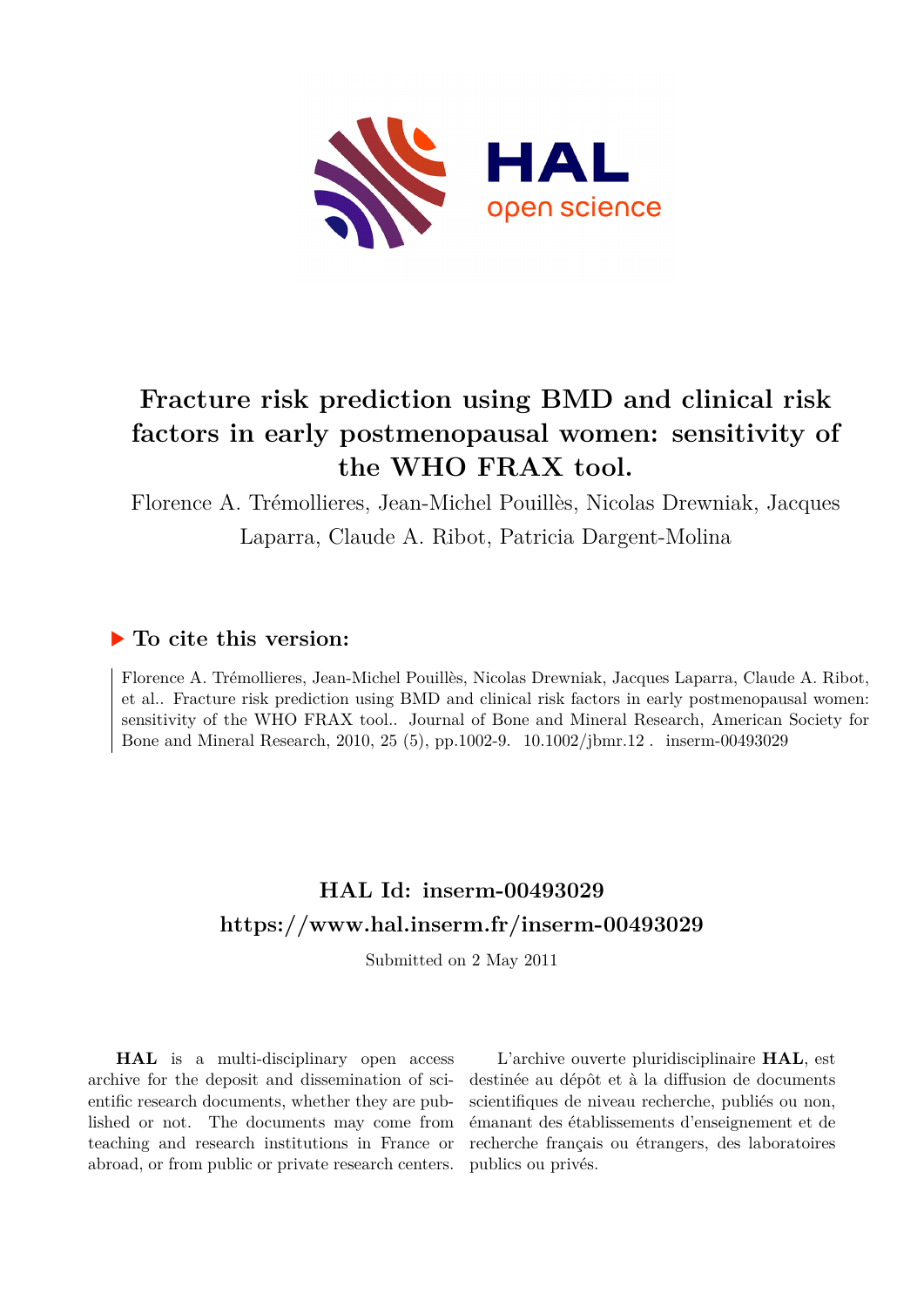## *Fracture risk prediction using BMD and clinical risk factors in early postmenopausal women: sensitivity of the WHO FRAX tool*

**Florence A. Tr**é**mollieres** 1 2 \* **, Jean-Michel Pouill**è**s** <sup>1</sup> **, Nicolas Drewniak** <sup>3</sup> **, Jacques Laparra** <sup>1</sup> **, Claude A. Ribot** 1 2 **, Patricia Dargent-Molina** <sup>3</sup>

*Unit M nopause et Maladies Osseuses M taboliques 1* <sup>é</sup> <sup>é</sup> <sup>é</sup> *CHU Toulouse , H*ô*pital Paule de Viguier , 330, avenue de Grande Bretagne, TSA 70034, 31059 Toulouse Cedex 9,FR*

*I2MR, Institut de m decine mol culaire de Rangueil 2* <sup>é</sup> <sup>é</sup> *INSERM : U858 , IFR31 , IFR150 , Universit*é *Paul Sabatier - Toulouse III , Institut Louis Bugnard 1, avenue Jean Poulhes BP 84225 31432 TOULOUSE CEDEX 4,FR*

<sup>3</sup> Recherche épidémiologique en santé périnatale et santé des femmes et des enfants INSERM : U953, Université Paris Descartes, Universit é *Pierre et Marie Curie - Paris VI , Universit*é *Paris Sud - Paris XI , FR*

\* Correspondence should be adressed to: Florence Trémollieres <tremollieres.f@chu-toulouse.fr >

### **Abstract**

**The aim of this prospective study was to identify clinical risk factors (CRFs) for a major osteoporotic (OP) fracture and to assess whether a risk score combining these factors to BMD or the FRAX score improve the ability to identify women at high risk of fracture in early postmenopausal women. The study population included 2,651 peri- and early post-menopausal women (mean age (**± **SD): 54** ± **4 yr) with a mean follow-up period of 13.4 years (**± **1.4 years). At baseline, a large set of CRFs was recorded and vertebral BMD was measured (Lunar, DPX) in all women. Femoral neck BMD was also measured in 1,399 women in addition to spine BMD. Women with current or past OP treatment >3 months at baseline (n**=**454) were excluded from the analyses. Over the follow-up period, 415 women sustained a first low-energy fracture including 145 major OP fractures (108 wrist, 44 spine, 20 proximal humerus, 13 hip). In Cox multivariate regression models, only 3 CRFs were significant predictors of a major OP fracture independently of BMD and age: a personal history of fracture, 3**+ **pregnancies and current postmenopausal hormone therapy. When combining spine BMD and CRFs, the area under receiver operating characteristics curve (AUC) of the model-based risk score (0.69) was somewhat higher than the AUC of spine BMD alone (0.65) (p**=**0.007). However, the sensitivity of the score remained moderate: to identify 80**% **of women who subsequently sustained a fracture, the cut-off for high risk had to be set above 50**%**. When combining hip BMD and CRFs, the AUC of the model-based risk score (0.70) and of the FRAX score (0.66) were not significantly different from the AUC of hip BMD alone (0.69).**

**Only a limited number of clinical risk factors were found associated with the risk of major OP fracture in early postmenopausal women. In this population, the FRAX tool had a poor sensitivity for fracture prediction and did not significantly improve the discriminant value of hip BMD alone.**

**MESH Keywords** Bone Density ; Female ; Fractures, Bone ; etiology ; Humans ; Middle Aged ; Osteoporosis, Postmenopausal ; complications ; Postmenopause ; Prospective Studies ; Risk Factors ; Sensitivity and Specificity

The 1994 WHO definition of osteoporosis (1 ), i.e. a bone mineral density (BMD) value less than 2.5 standard deviations from the young adult normal value (T score < −2.5) represents the landmark which has been used in most clinical trials as a major inclusion criteria (2 ) and consequently remains often used as an intervention threshold by a lot of practitioners (3 ). However, and even though a low BMD is strongly associated with the risk of fracture, it is well recognized that different risk factors, such as age, history of a prior fragility fracture, steroid use and many others are independent contributors to the risk of fracture and improve the sensitivity of BMD measurement to identify patients at high risk of fracture (4 ,5 ). Current guidelines have thus emphasized the usefulness of combining BMD and clinical risk factors to determine an absolute risk of fracture and decide which patient has to be treated and which patient has a sufficiently low fracture risk to be observed without treatment. In this regard, the fracture risk assessment tool (FRAX), which has just been launched during this last year, allows to calculate the 10-year probability of fractures in men and women from several clinical risk factors (CRFs) with or without the measurement of femoral neck BMD (6,7). The performance characteristics of the FRAX tool have been validated in independent cohorts with over a million of person-years of observation. However, most if not all of these cohorts concern elderly women, usually over the age of 65 and have mainly focussed on hip fractures. There is some uncertainty as to whether this screening tool would have the same performances in early postmenopausal women where risk factors for fracture and fracture locations are likely different than in older women. Using data from a large cohort of peri- and early post-menopausal women, we aimed 1/ to identify significant risk factors for fracture, independent of age and BMD, 2/ to assess and compare the sensitivity and specificity of FRAX and BMD for fracture prediction, and 3/ to assess whether adding new risk factors to FRAX or using a different combination of CRFs and BMD would improve the ability to identify women at high risk of fracture.

## **Materials and Methods**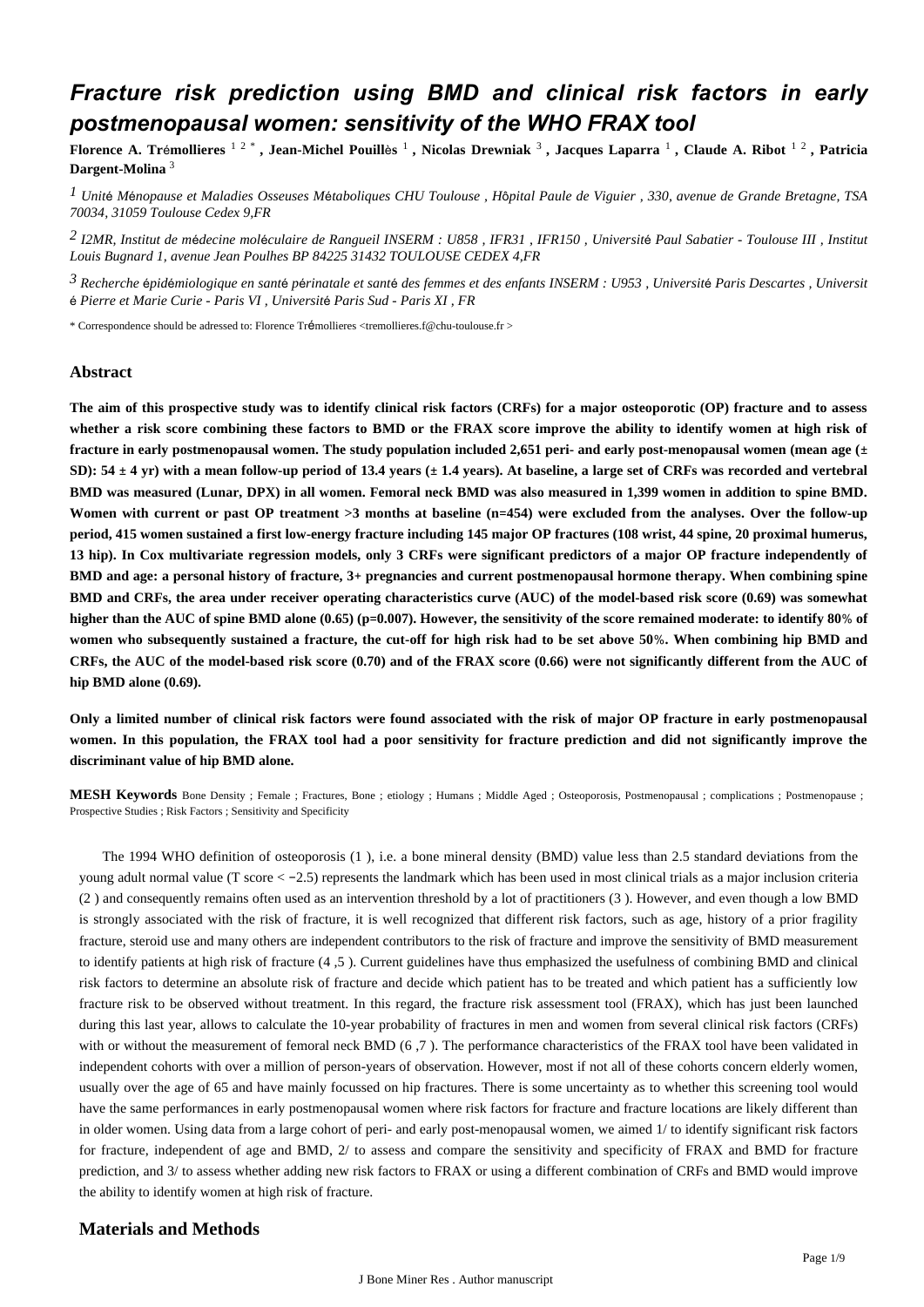#### **Study population**

This study is part of the "Menopause et Os" (MENOS) cohort study which was conducted in the Menopause Center of the Toulouse University Hospital (8 ). The primary objective of that study was to determine whether bone mass measurement at menopause together with other various clinical characteristics could be a predictor of different postmenopausal diseases such as osteoporotic fractures, cardiovascular diseases and gynaecological cancers i.e. breast, uterus and ovarian cancers. The program was initiated in all women aged more than 45 years who were consecutively referred to the Menopause Center during the years 1988 to 1991 for a systematic "menopause check-up". This study was approved by the Ethical Committee (CPP) of the Toulouse University Hospital and all women gave written informed consent. At baseline, all women were evaluated through the same procedure of the menopause unit, which included personal interview and medical examination, fasting blood sample drawing (for hormonal and biochemical measurements) and bone densitometry measurements. Women were considered postmenopausal if they had not menstruated within the last 12 months before the examination, associated with serum FSH levels above 30 IU/l and serum E2 levels below 20 pg/ml.

Between 2002 – 2004, all women were invited back again for a medical visit (follow-up visit) and further bone mass measurements. Of the 4,024 women who were initially included, 2,651 (65.9%) attended the follow-up visit. Of the 1,373 non-respondents, 109 had died, 424 refused to participate in the follow-up visit and 840 were lost to follow-up.

#### **Methods**

### *Clinical risk factors data collection*

At baseline, all women answered a computer-assisted standardized questionnaire that has been extensively described elsewhere (9 –11 ), recorded by the same trained research nurse. The following clinical and historical data were extracted for each subject: age, weight, height, body mass index  $(kg/m<sup>2</sup>)$ , reproductive history (age of menarche, prior use of oral contraceptive (OC) pills, number of live births, age and type of menopause, hysterectomy, bilateral oophorectomy, postmenopausal hormone therapy (PHT) use), self-reported personal history of low-trauma fractures (i.e., those occurring after a fall from standing height or less) after age 45 as well as a history of hip or vertebral fracture either in the mother or in the father. History of medical conditions and use of medications known to interfere with bone mass (including steroids, sodium fluoride, calcitonin, bisphosphonates) as well as L-thyroxine (L-T4) treatment were recorded. Women with past/current osteoporosis treatment > 3 months (with the exception of PHT and calcium/vitamin D supplementation) at baseline (n= 455) were excluded from the analyses, which left us with 2,196 women.

The smoking and drinking status was also determined. Each woman was asked whether she smoked or had ever smoked and the number of glasses of wine or alcohol she used to consume per day or week. Dietary calcium intake was assessed by using Fardellone's questionnaire (12 ). The woman's overall level of physical activity (low, moderate, high) was determined by asking whether she practiced a sport or leisure physical activity regularly (at least once a week), what type of professional activity she had and how much time she spent in home-based physical activity. Each woman then underwent a medical examination where all recorded data were reviewed and completed when necessary.

At the follow-up visit, anthropometric measurements were taken and all women answered the MENOS epidemiological standardized questionnaire. For the current analysis, information on prior and current PHT use, total duration of PHT use, years since menopause, history and age of hysterectomy and/or oophorectomy were used to determine the age at menopause (for those who were not menopausal at baseline) as well as PHT use throughout the course of the study.

#### *Fracture ascertainment*

At the follow-up visit, women were asked whether they had suffered a fracture after baseline (incident fracture) and the type, mechanism and circumstances of the fracture were recorded. We only considered incident fractures that occurred with minimal or no trauma (fall from standing height or less) at the level of the spine, hip, distal forearm and proximal humerus. Fractures of fingers, toes or skull and face were excluded. All incident fractures were confirmed by radiographs or by medical/surgical reports. Systematic radiographs of the spine were not performed and we considered only symptomatic (clinical) spine fractures.

#### *Bone mineral density measurements*

Bone mineral density (BMD,  $g/cm^2$ ) of the lumbar spine (L2-L4) was determined in all women using dual energy X-ray absorptiometry (DXA) (DPX-IQ, Lunar GE, Madison, WI, USA) following conventional procedures as previously described (13 ). Due to changes in the bone mass measurements protocol that occurred in the Menopause Center during the baseline examination period, femoral neck BMD was also measured in those 1,399 women who were included in the study from 1989 onwards. Therefore, in our sample, 797 women had only vertebral BMD measurements whereas 1,399 women had both vertebral and femoral neck BMD measurements at baseline. T-scores (SD from young normals) for each measurement site were calculated based on the comparison of measured BMD values with our own normative database at age 25–35 (n = 110, mean spine BMD = 1.18 g/cm<sup>2</sup> ± 0.12 g/cm<sup>2</sup>; mean FN BMD = 0.990 g/cm<sup>2</sup> ± 0.11  $g/cm^2$ ; personal data).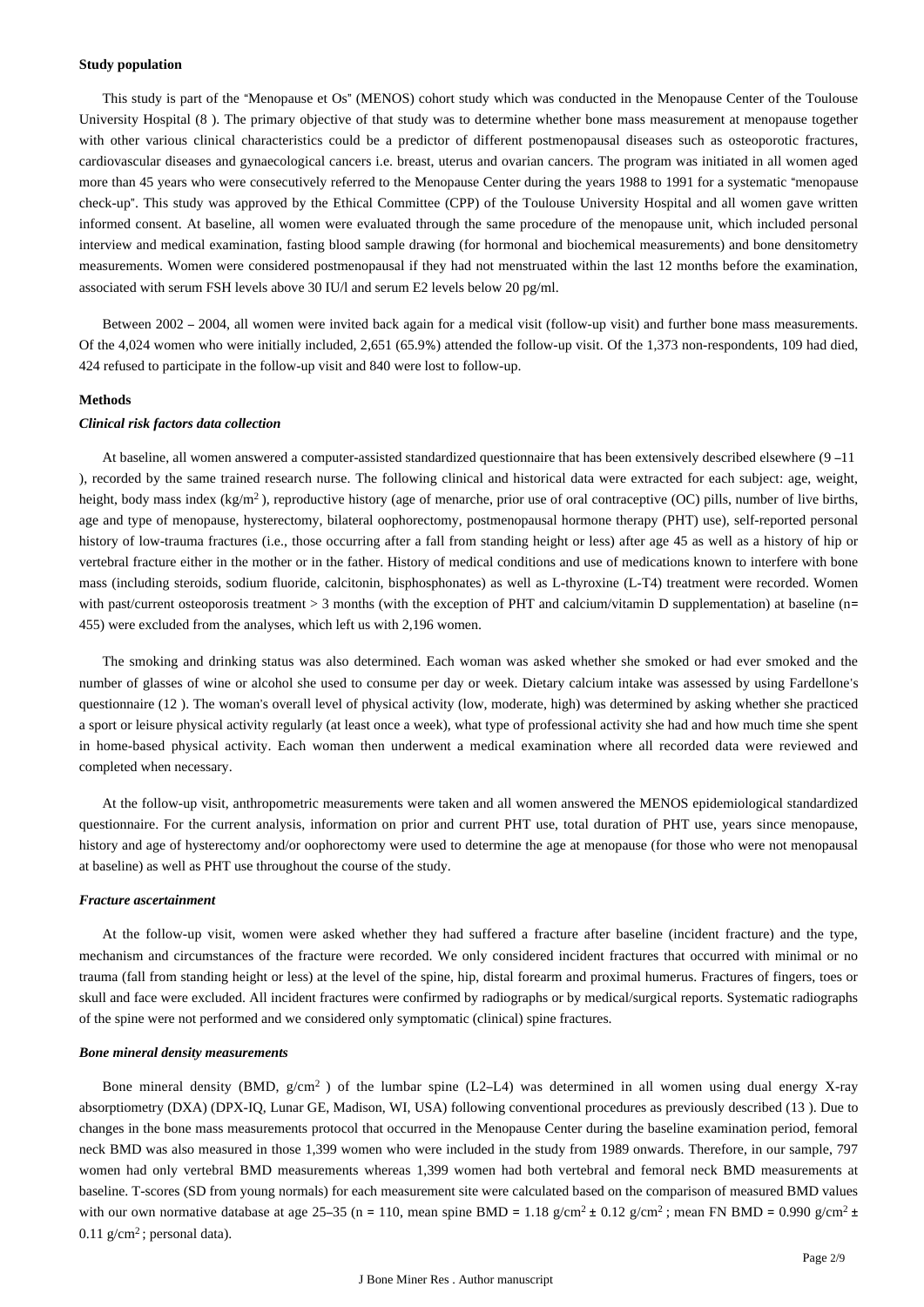#### *Statistical analyses*

The first major osteoporotic fracture (wrist, clinical spine, upper arm and hip) during the follow-up period was taken as the endpoint event. We used Student t tests and chi-square tests to compare baseline characteristics of women with and without incident fracture. Variables significantly associated with fracture ( $p \le 0.10$ ) were retained for the multivariate analysis. We used Cox proportional hazards models to model age to first fracture. Selection of the most predictive factors took place in two steps. First, we examined each variable separately and selected those that were significantly associated with the risk of fracture ( $p \le 0.10$ ) after adjustment for time since menopause that was introduced into the model as a time dependent variable (time set to zero for women before menopause). We then performed manual backward stepwise Cox regression ( $p \le 0.05$ ; Wald test) to determine the best set of independent predictors of fracture. Use of postmenopausal hormone therapy (PHT) (never; past; current use) was introduced into the model as a time dependent variables since we had information on the age at which women started PHT and on the number of months they used it during follow up. We report hazard ratios as relative risks with 95% confidence intervals.

We conducted separate analyses for women who had a spine BMD measurement and for those who had a hip BMD in complement of spine BMD measurement. Hence, we present 2 separate models: one with spine BMD and the other one with hip BMD.

In the second part of the analysis, we assessed and compared the discriminatory value for fracture of FRAX and BMD in the subgroup of women who had a hip BMD measurement. We used the algorithm available at www.shef.ac.uk/FRAX to calculate individual FRAX values based on each woman's hip BMD measurement value and clinical characteristics at baseline. Although PHT may be prescribed for many different reasons, it is well established that its use decreases bone loss and results in a significant protection against fractures (xxx refxx). Since FRAX is not intended to be used in subjects receiving pharmacologic treatment for osteoporosis, we excluded from this analysis women who were current users of PHT at baseline, which left a sample of 956 women (and 76 fractures). We also assessed whether adding new CRFs to FRAX or constructing a risk score based on the best prediction model in our population would improve the ability to identify women at high risk of fracture. We used Cox models with time to fracture as the endpoint and baseline characteristics (FRAX or hip BMD, plus CRFs) as independent variables to calculate individual score values (parametric part of the risk function) and rank women by their predicted risk of fracture. We assessed the overall discriminative value of the different risk scores considered by calculating the areas under the ROC curve (AUC). We also assessed the sensitivity (proportion of women with fracture who had been classified as high risk) and specificity (proportion for women without fracture who had not been classified as high risk) of each risk score for various definitions of the high-risk group based on percentiles of the score distribution in the study population.

All statistical analyses were conducted using SAS 9.1 and STATA v9.

#### **Results**

During the mean follow-up period of 13.4 (± 1.4) years, 415 women sustained a first low-energy fracture including 145 (6.6%) major OP fractures (108 wrist, 44 spine, 20 proximal humerus, 13 hip). Baseline characteristics of women with and without incident major OP fracture are given in table 1 and 2 . Women with fracture were significantly older and had lower BMD values. They were more likely to have a history of fracture after the age of 45, a family history of hip fracture, a lower number of pregnancies and a higher age at puberty. However, they were less likely to have ever used OC and to be using PHT at baseline.

In Cox regression models adjusting for time since menopause, individual variables that remained significantly associated with the risk of fracture were: spine BMD, PHT use throughout follow-up, a personal history of fracture and the number of pregnancies. In stepwise Cox regression, all these variables were retained into the model; hence, they represent the best set of fracture predictors. The hazard ratios and corresponding 95% confidence intervals associated with each of these variables are presented in table 3 .

We conducted a separate analysis on the subset of women who had also a hip BMD measurement at baseline, and ended up with the same selection of predictors. Hazard ratio estimates in the model with hip BMD are approximately of the same magnitude than those in the model with spine BMD (table 3 ). The second part of the analysis focused on the 956 women who had a hip BMD measurement and were not current PHT users at baseline. Their mean FRAX value (average probability of having a major OP fracture over the next 10 years) was 3.8% (± 2.4). Based on FRAX, the total number of major OP fractures expected during the first 10 years of follow-up (sum of the individual FRAX probabilities) was 36, whereas the observed number of fractures during the same period was 42.

We then compared the sensitivity for fracture of FRAX and hip BMD for various definitions of the high risk group based on percentile of their distribution in the study population (table 4 ). If the cut-off for high risk is set, for instance, at 30% (i.e., the 30% of women with the highest FRAX values or with the lowest BMD values are classified as being "at high risk"), the sensitivity is approximately equal to 49 % and 55%, respectively for FRAX and hip BMD. To have a sensitivity around 80%, the cut-off has to be raised to 60% for both measures, which means that 60% of the women have to be classified as being at "high risk". Noteworthy, given the low incidence of fracture (around 0.5%), the specificity of any measure is approximately equal to the percentage of women who are not classified at high risk. For instance, at the 30% cut-off, the specificity was approximately equal to 70% for both FRAX and hip BMD. The overall discriminant value for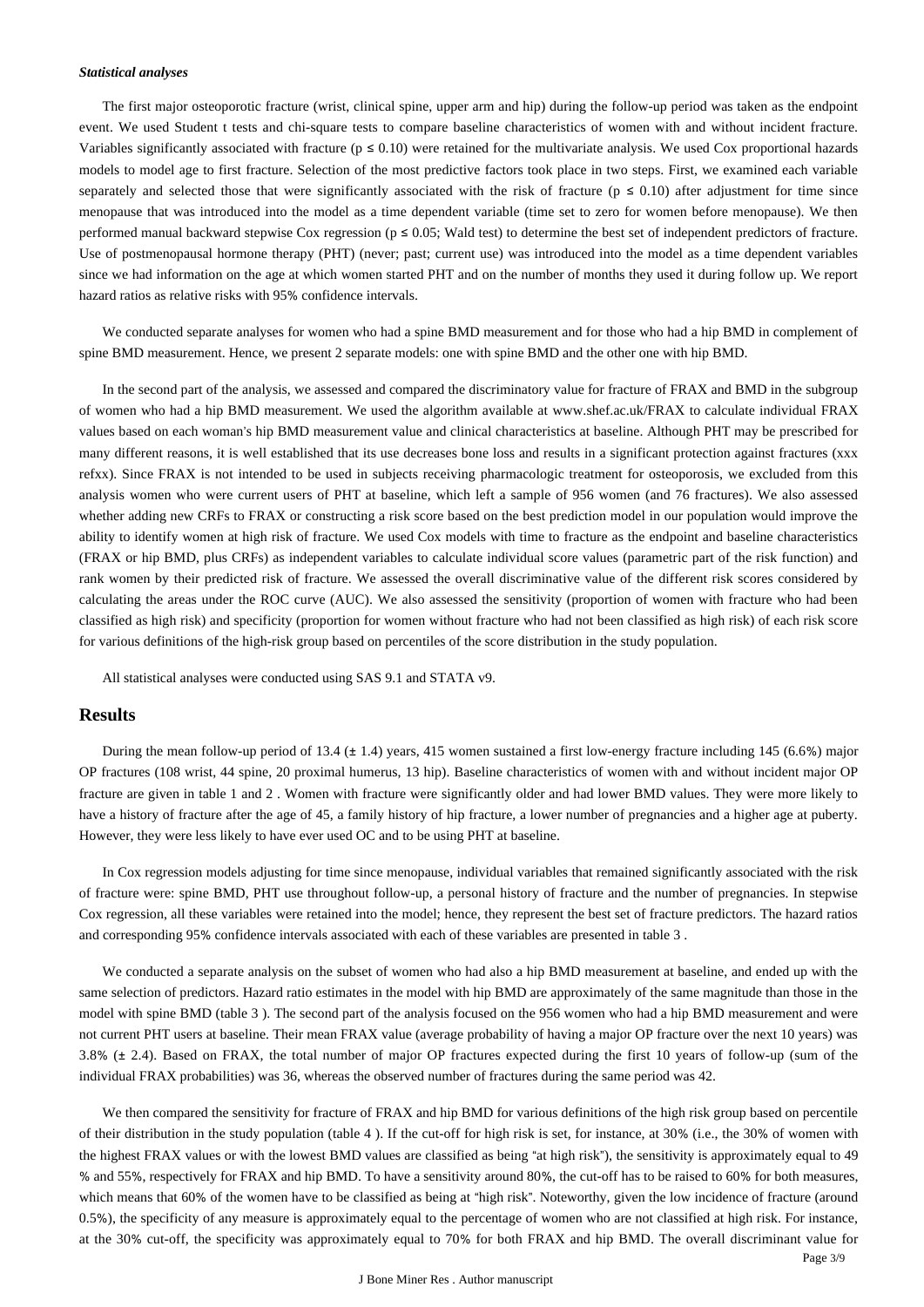fracture, as measured by the area under the ROC curve (AUC), is equal to  $0.63$  (95% CI:  $0.56 - 0.69$ ) and  $0.66$  ( $0.60 - 0.73$ ), respectively for FRAX and hip BMD.

The first part of the analysis revealed that parity was a significant predictor of fracture, independent of age, BMD and history of fracture. This factor is not taken into account in FRAX calculation. Hence, we examined whether adding parity to the predictive model including FRAX would significantly improve the ability to identify women at high risk of fracture. The AUC of the new score 'FRAX + parity' (0.65; 95% CI: 0.58 – 0.71) is not significantly better than the AUC of FRAX or hip BMD alone.

Finally, we examined the discriminative value of a simple risk score including the four factors - age, hip BMD, history of fracture, and parity - that best predicted fracture in our study population. The AUC of this model-based risk score is equal to 0.69 (0.63 – 0.72), which is statistically significantly better than the AUC of FRAX ( $p = 0.01$ ), but not significantly better than the AUC of hip BMD alone ( $p = 0.16$ ). The ROC curves of the 4 risk assessment tools considered in this analysis are shown in figure 1 .

In the study population, a significant number of women (357 out of 956) started PHT during follow-up (on average, 3.1 years after baseline). Fracture risk may be overestimated in these women, which might affect the overall predictive value of the screening tools. Hence, we re-run the analysis after exclusion of women who started PHT after baseline. We found the same set of predictors than in the overall population and the AUC of the different screening tools were of the same magnitude than before (0.64 for FRAX, 0.69 for hip BMD, 0.63 for the score 'FRAX plus parity', and 0.63 for the model-based risk score). Noteworthy, there were no significant difference in mean hip BMD and percentage of osteoporotic (T < −2.5) women between the subgroup of women who started PHT during follow-up and those who did not.

### **Discussion**

This prospective study involving 2.196 early postmenopausal women (mean age at baseline:  $54 \pm 4$  years) revealed that there were only a few clinical risk factors for major osteoporotic (OP) fractures independent of BMD and age. Moreover, the FRAX risk assessment tool did not have a better discriminative value for fracture than BMD alone. Adding new CRFs to FRAX or using a combination of CRFs and BMD based on the best predictive model in our population did not significantly improve fracture prediction compared to BMD alone.

Out of the 38 potential CRFs examined, only 3 - a history of fracture, current use of PHT, and parity - were significant and independent predictors of fracture after age and BMD level are taken into account. Using BMD measured either at the spine or the hip to generate two different multivariate models did not modify the set of predictors, nor their gradient of risk.

As already reported (14 –16 ) and not surprisingly, our study confirms that a history of a fragility fracture is a powerful predictor of future fracture independent of BMD. The multivariable- and BMD-adjusted risk of a major OP fracture was 2.3 fold to 2.5 fold higher in women who had reported a prior low trauma fracture after the age of 45 years compared to women without a prior fracture history. In agreement with previous studies (17 ), we also found that use of postmenopausal hormone therapy (PHT) resulted in a significant protection against fractures: current PHT users had a 50 to 60% reduced risk of major OP fractures compared with never users.

These results are consistent with those reported in Huppio's study (18 ), which to our knowledge is one of the few that concerned a large population of 3,000 perimenopausal women who had been followed over 3.6 years and whose mean age at baseline (53 yrs) was very similar to that in our study. In this cohort, only 2 majors CRFs were identified in addition to low BMD that is previous fracture history and no use of PHT.

In the present study, we found an additional significant and independent predictor of fracture, that is parity: compared to nulliparous women, women with 3 children or more had a 48% to 56% decreased risk of major fragility fracture independent of BMD and other clinical risk factors. Interestingly there was a monotonal relationship between increasing parity and the risk of fracture, as the probability of fracture decreased with increasing number of children. Such relationship has already been reported in most (but not all) prior studies that examined the association between parity and fracture risk (19 –21 ).

Several CRFs included in FRAX (in particular, familial history of fracture, current use of systemic glucocorticoids, low BMI, current smoking, high intake of alcohol and rheumatoid arthritis) were not significantly associated with the risk of fracture in our population. This may be interpreted as a true lack of predictive power in peri- and early post-menopausal women. Alternatively, the lack of association between some factors and fracture risk may be due to a lack of statistical power. This may be the case, in particular, for a family history of fracture that showed a non-significant trend towards an increased risk of fracture in exposed women. Indeed, we have calculated that, with a frequency of exposure of 10% (238 women out of 2196 reported having a family history of fracture), and an incidence of fracture of 5 per 1000 person-years in unexposed women (as observed in our population), the statistical power was only about 20% to show a RR of 1.3 (RR estimate for family history in Kanis' meta-analysis (22 )). Lack of power is also evident for CRFs such as exposure to systemic glucocorticoïds, high intake of alcohol and rheumatoid arthritis, whose prevalence is very low in our sample. For instance, only 29 (1.3%) women were using glucocorticoid in our population of young and relatively healthy postmenopausal women.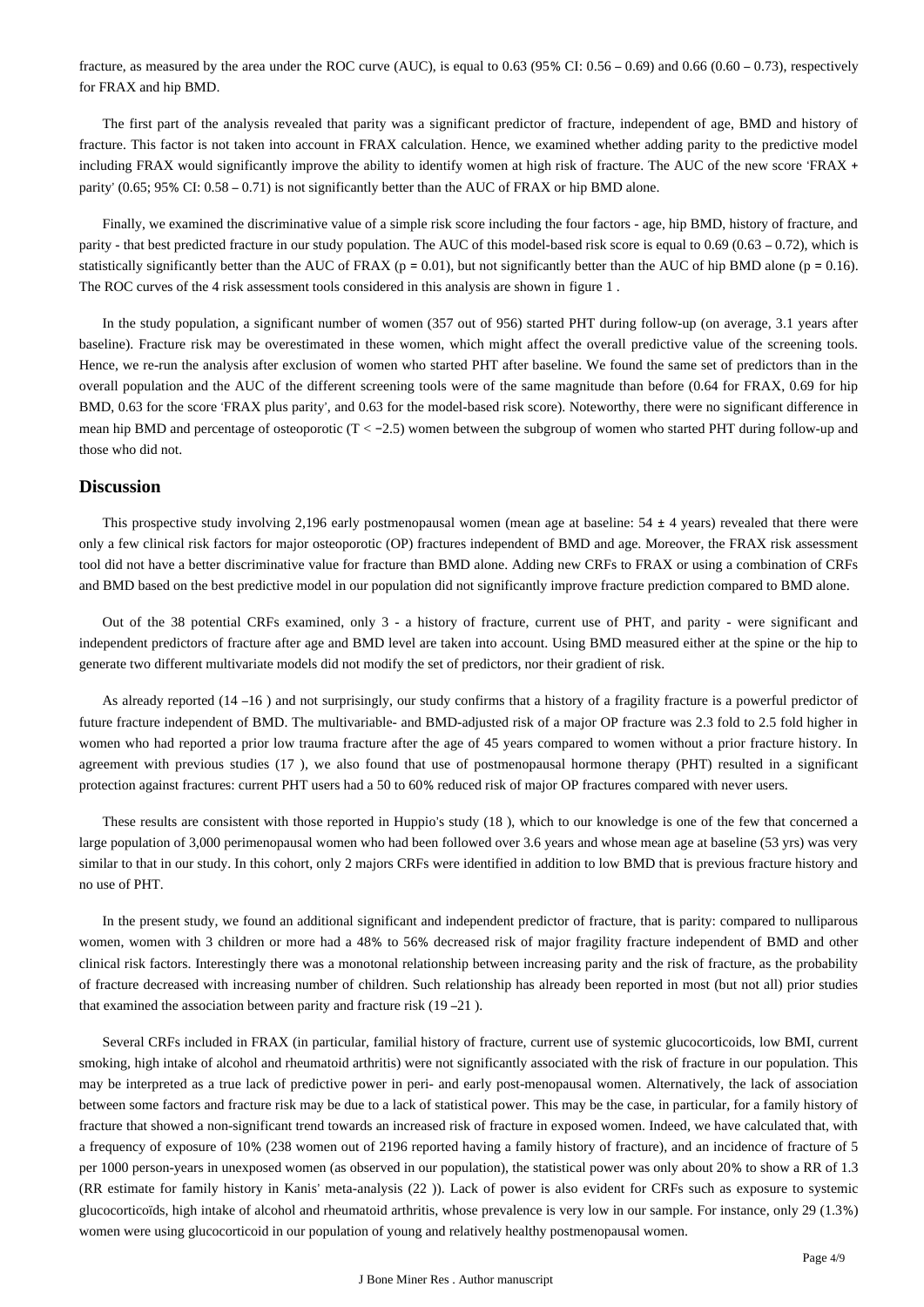One of the main differences between our cohort and the cohorts used to develop the FRAX tool (5 ) is that our cohort is on average 10 years younger (53 vs 63 years in the FRAX cohorts). The mix of fracture is different in early postmenopausal women where wrist fractures are the most frequent than in elderly women where hip fractures become predominant. Hence, it seems logical to think that the nature or strength of risk factors for fracture may vary according to the women' age and/or the type of fracture. Noteworthy, in the meta-analyses using data from the FRAX cohorts, all CRFs except a personal history of fracture were more strongly associated with the risk of hip fracture than with the risk of other OP fractures (5 ). In accordance with this finding, Kanis et al found that the CRFs were most useful in enhancing the performance of BMD in the prediction of hip fracture (5 ). At the age of 50 years, the gradient of risk with BMD alone was 3.7/SD, but with the addition of CRFs increased to 4.2/SD. For other major OP fractures, the gradient of risk with BMD alone was lower and adding CRFs only modestly improved it. At the age of 50 years, it was 1.2/SD with hip BMD alone, whereas it was 1.4/SD with the combination of BMD and CRFs, which translates in an AUC around 0.6, that is very similar to what we found. The use of FRAX in our study population did not significantly improve the sensitivity of BMD assessment, which remained low under most reasonable assumptions that avoid unnecessary treatment. If the cut-off for high risk is set at 30%, for instance, the sensitivity is equal to 49% and 55 %, respectively for FRAX and hip BMD. To identify the majority (i.e., around 80%) of the women who will suffer a fracture, the cut-off has to be raised to 60% (i.e., 60% of the population has to be classified as being at high risk). Noteworthy, other investigators reported the lack of sensitivity of FRAX in elderly women (23 –25 ) and in some male populations (26 ).

We found that parity, which is not included in the FRAX algorithm, was a significant predictor of the risk of major OP fracture, independent of BMD and of the other CRFs. This risk factor may be more specific of early post-menopausal women than of older women. Hence, we assessed whether adding parity to FRAX would improve the ability to identify young postmenopausal women at high risk of fracture. We found that the new score combining parity and FRAX did not significantly improve the sensitivity of FRAX, and did not have a better discriminant value than hip BMD alone. Even a score based on the best predictive equation in our population (best fit of our data) was not significantly more discriminant than hip BMD alone.

Our study has several strengths and limitations. An extensive amount of data were collected for each woman at the baseline and follow-up visits, including the use of osteoporosis medications and PHT throughout the follow-up, which allowed to examine a large set of potential CRFs for fracture. All incident fractures were confirmed through either medical records or X-ray radiographs and we have been very careful to record the circumstances of each fracture through medical personal interview. A large number of participants (almost 60%) used PHT at some point of the study and about 36% were still current users by the end of the follow-up. Such a high frequency of PHT was very common in the French population before the publication of the WHI results, whatever the underlying reasons, mainly to resume climacteric symptoms but also to prevent osteoporosis. However, we have rerun the analysis after exclusion of women who took PHT at some point over the course of the study. We found the same set of CRFs for fracture, and the discriminative value of FRAX and of hip BMD remained unchanged. Women included in the MENOS cohort were all referred to our center by their personal physician for a " menopause check-up". Reasons for referral are not known but may include a higher risk of osteoporosis. Accordingly, the prevalence of a T-score < −2.5 was slightly higher than expected for this age range which could suggest a selection bias and could thus not permit to generalize our results to the general population. Nevertheless, they may broadly apply to women likely to seek medical care and advice at the time of menopause or in the few years after.

In conclusion, only a limited number of CRFs were found associated with the risk of major OP fracture in this population of early postmenopausal women. Combining CRFs and BMD did not significantly improve prediction of fracture over BMD alone, and sensitivity remained low under most reasonable assumptions that avoid unnecessary treatment.

#### **References:**

- 1 . Kanis JA , Melton LJ , Christiansen C , Johnston CC , Khaltaev N . 2004 ; The diagnosis of osteoporosis . J Bone Miner Res . 9 : 1137 1141
- 2 . Kanis JA , Delmas PD , Burckhardt P , Cooper C , Torgerson D . on behalf of the European Foundation for Osteoporosis and Bone Disease . 1997 ; Guidelines for diagnosis and management of osteoporosis . Osteoporos Int . 7 : 390 - 406
- 3 . Food and Drug Administration . 1994 ; Guidelines for preclinical and clinical evaluation of agents used in the prevention and treatment of postmenopausal osteoporosis . Division of Metabolism and Endocrine Drug Products ; Rockville, MD
- 4 . Kanis JA . 2002 ; Diagnosis of osteoporosis and assessment of fracture risk . Lancet . 359 : 1929 1936
- 5 . Kanis JA , Oden A , Johnell O , Johansson H , De Laet C , Brown J , Burckhardt P , Cooper C , Christiansen C , Cummings S , Eisman JA , Fujiwara S , Glüer C , Goltzman D , Hans D , Krieg M-A , La Croix A , McCloskey E , Mellstrom D , Melton LJ III , Pols H , Reeve J , Sanders K , Schott A-M , Silman A , Torgerson D , van Staa T , Watts NB , Yoshimura N . 2007 ; The use of clinical risk factors enhances the performances of BMD in the prediction of hip and osteoporotic fractures in men and women . Osteoporos Int . 18 : 1033 - 1046
- <sup>●</sup> 6. Kanis JA, Johnell O, Oden A, Johansson H, McCloskey E. 2008; FRAX<sup>™</sup> and the assessment of fracture probability in men and women from the UK. Osteoporos Int. 19 : 385 - 397
- 7. Kanis JA, McCloskey E, Johansson H, Strom O, Borgstrom F, Oden A. 2008; Case finding for the management of osteoporosis with FRAX<sup>®</sup> assessment and intervention thresholds for the UK . Osteoporos Int . 19 : 1395 - 1408
- 8 . Trémollieres FA , Pouilles J-M , Laparra J , Ribot C . 2008 ; Bone mineral density at menopause does not predict breast cancer incidence . Osteoporos Int . 19 : 1497 1504 9 . Ribot C , Pouilles JM , Bonneu M , Tremollieres F . 1992 ; Assessment of the risk of post-menopausal osteoporosis using clinical factors . Clin Endocrinol (Oxf) . 36 : 225 - 8
- 10 . Pouillès JM , Trémollieres FA , Bonneu M , Ribot C . 1994 ; Influence of early age at menopause on vertebral bone mass . J Bone Miner Res . 9 : 311 5
- 11 . Trémollieres FA , Bauvin E , Cigagna A , Pouillès JM , Cauneille C , Arnaud C , Ribot C . 2004 ; Association of cardiovascular risk factors with intima-media thickness of the carotid arteries in early postmenopausal women . Menopause . 11 : 223 - 30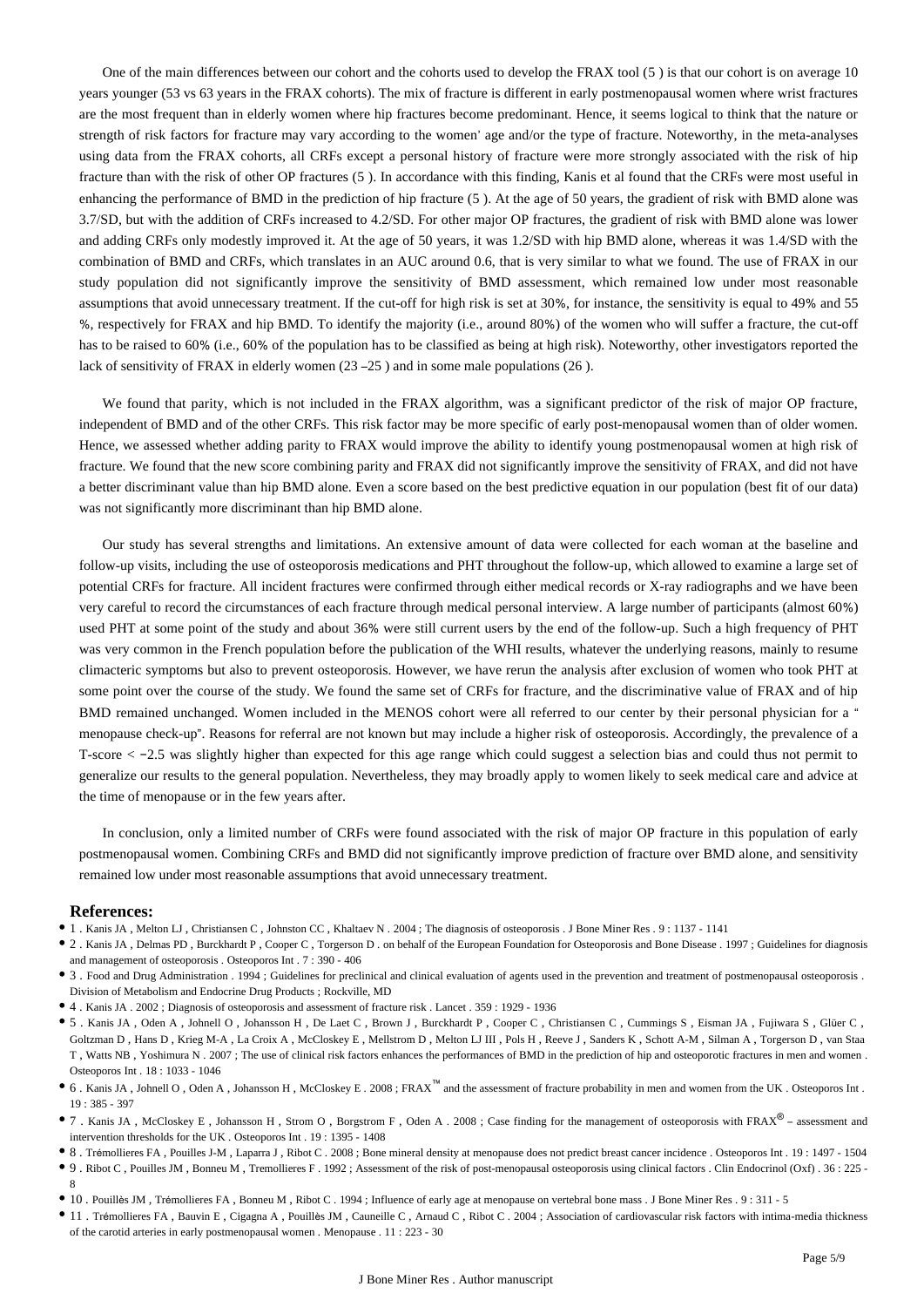- 12 . Fardellone P , Sebert JL , Bouraya M , Bonidan O , Leclercq G , Doutrellot C , Doutrellot C , Bellony R , Dubreuil A . 1991 ; Evaluation de la teneur en calcium du ré gime alimentaire par autoquestionnaire fréquentiel . Rev Rhum . 58 : 99 - 103
- 13 . Pouillès JM , Trémollieres FA , Todorosvky N , Ribot C . 1991 ; Precision and sensitivity of dual-energy X-ray absorptiometry in spinal osteoporosis . J Bone Miner Res . 6 : 997 - 1001
- 14 . Klotzbuecher CM , Landsman PB , Abbott TA III , Berger M . 2000 ; Patients with prior fractures have an increased risk of future fractures: a summary of the literature and statistical synthesis . J Bone Miner Res . 15 : 721 - 739
- 15 . Kanis JA , Johnell O , De Laet C , Johansson H , Oden A , Delmas PD , Eisman J , Fujiwara S , Garnero P , Kroger H , McCloskey EV , Mellstrom D , Melton LJ , Pols H , Reeve J , Silman A , Tenenhouse A . 2004 ; A meta-analysis of previous fracture and subsequent fracture risk . Bone . 35 : 375 - 382
- 16 . Hodsman AB , Leslie WD , Tsang JF , Gamble GD . 2008 ; 10-year probability of recurrent fracture following wrist and other osteoporotic fractures in a large clinical cohort: an analysis from the Manitoba bone density program . Arch Intern Med . 168 : 2261 - 2267
- 17 . Cauley JA , Robbins J , Chen Z . 2003 ; Effects of estrogen plus progestin on the risk of fracture and bone mineral density. The Women's Health Initiative randomized trial . JAMA . 290 : 1729 - 38
- 18 . Huopio J , Kröger H , Honkanen R , Saarikoski S , Alhava E . 2000 ; Risk factors for perimenopausal fractures: a prospective study . Osteoporos Int . 11 : 219 227
- 19 . Fox KM , Magaziner J , Sherwin R , Scott JC , Plato CC , Nevitt M . 1993 ; Reproductive correlates of bone mass in elderly women . J Bone Miner Res . 8 : 901 908
- 20 . Nguyen TV , Jones G , Sambrook P , White CP , Kelly PJ , Eisman JA . 1995 ; Effects of estrogen exposure and reproductive factors on bone mineral density and osteoporotic fractures . J Clin Endocrinol Metab . 80 : 2709 - 2714
- 21 . Hillier TA , Rizzo JH , Pedula KL , Stone KL , Cauley JA , Bauer DC , Cummings SR . 2003 ; Nulliparity and fracture risk in older women: the Study of Osteoporotic Fracture . J Bone Miner Res . 18 : 893 - 899
- 22 . Kanis JA , Johansson H , Oden A , Johnell O , De Laet C , Eisman JA , McCloskey EV , Mellstrom D , Melton LJ 3rd , Pols HA , Reeve J , Silman AJ , Tenenhouse A . 2004 ; A family history of fracture and fracture risk: a meta-analysis . Bone . 35 : 1029 - 1037
- 23 . Pluijm SMF , Koes B , De Laet C , Van Schoor NM , Kuchuk NO , Rivadeneira F , Mackenbach JP , Lips P , Pols HA , Steyerberg EW . 2009 ; A simple risk score for the assessment of absolute fracture risk in general practice based on two longitudinal studies . J Bone Miner Res . 24 : 768 - 774
- 24 . Black DM , Steinbuch M , Palermo L , Dargent-Molina P , Lindsay R , Hoseyni MS , Johnell O . 2001 ; An assessment tool for predicting fracture risk in postmenopausal women . Osteoporos Int . 12 : 519 - 528
- 25 . Chen Y-T , Miller PD , Barrett-Connor E , Weiss TW , Sajjan SG , Siris ES . 2007 ; An approach for identifying postmenopausal women age 50–64 years at increased short-term risk for osteoporotic fracture . Osteoporos int . 18 : 1287 - 1296
- 26 . Sandhu SK , Nguyen ND , Center JR , Pocock NA , Eisman JA , Nguyen TV . 2009 ; Prognosis of fracture: evaluation of predictive accuracy of the FRAX algorithm and Garvan nomogram . Osteoporos Int . (in press)

#### **Figure 1**

Receiver operating characteristic curves for the FN BMD, the FRAX score and the FRAX score with parity and the score issued from our model for major osteoporotic fracture prediction in early postmenopausal women

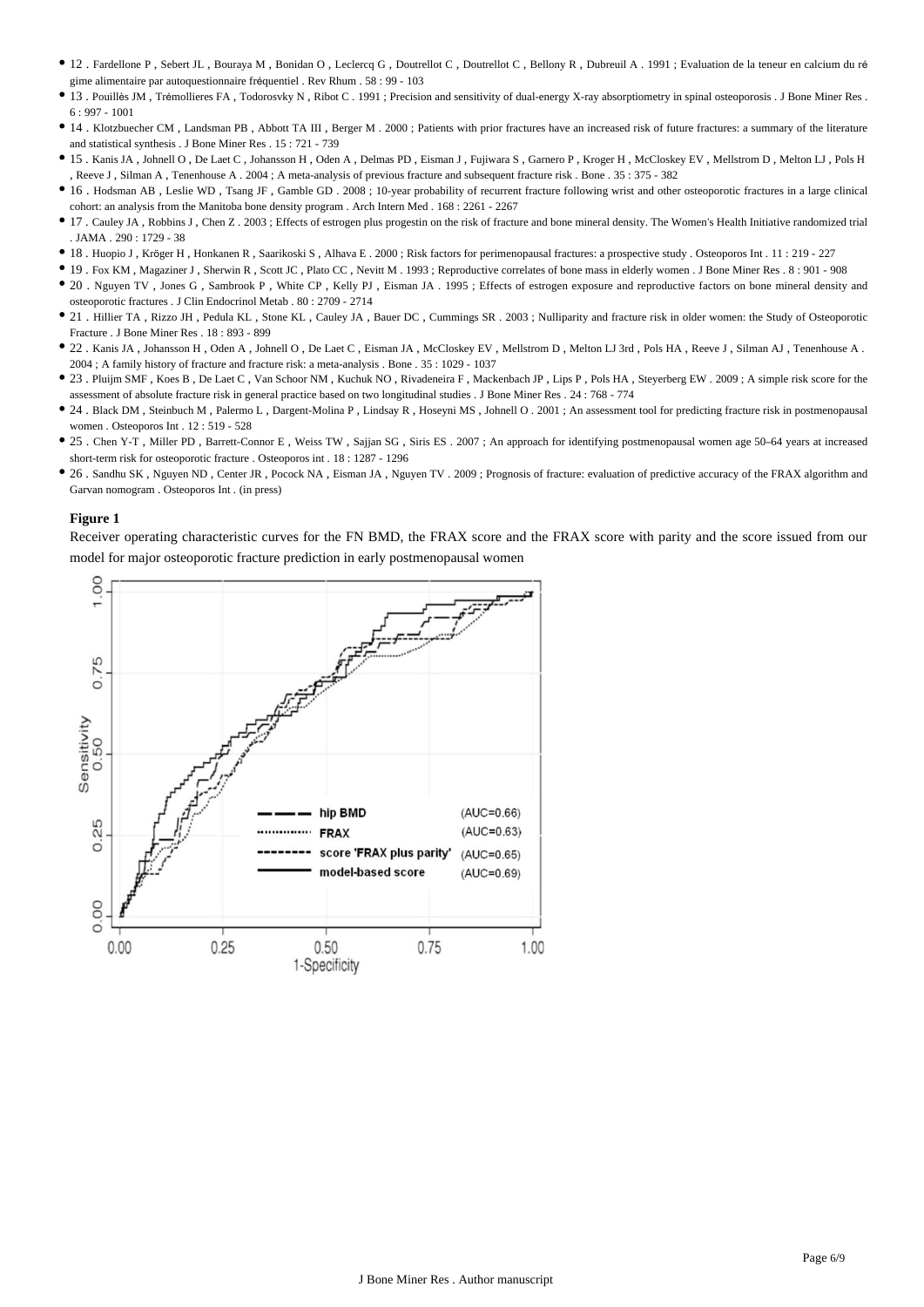## **Table 1**

Baseline characteristics of women with and without incident major osteoporotic fracture

|                                         | Women with fracture $(n = 145)$ | Women without fracture $(n = 2,051)$ | p value <sup>\$</sup> |  |
|-----------------------------------------|---------------------------------|--------------------------------------|-----------------------|--|
| Age (years)                             | $54.8 \pm 4.3$                  | $53.4 \pm 4.2$                       | < 0.0001              |  |
| BMI $(kg/m^2)$                          | $22.9 \pm 2.99$                 | $23.1 \pm 3.10$                      | 0.44                  |  |
| Age at menarche (years)                 | $13.3 \pm 1.5$                  | $13.1 \pm 1.5$                       | 0.08                  |  |
| Age at menarche (years)                 |                                 |                                      |                       |  |
| <10                                     | $\boldsymbol{0}$                | 6(0.3%)                              | 0.31                  |  |
| [10; 15]                                | 115 (79.3%)                     | 1,712 (83.51%)                       |                       |  |
| $\geq 15$                               | 30 (20.7%)                      | 332 (16.2%)                          |                       |  |
| Ever use of oral contraceptive (n)      | 36 (24.8%)                      | 707(34.5%)                           | 0.0177                |  |
| Parity (n)                              | $1.8 \pm 1.3$                   | $2.0\pm1.2$                          | 0.013                 |  |
| Number of pregnancies                   |                                 |                                      |                       |  |
| $\mathbf{0}$                            | 23 (15.9%)                      | 212 (10.3%)                          | 0.0248                |  |
| -1                                      | 38 (26.2%)                      | 429 (20.9%)                          |                       |  |
| 2                                       | 54 (37.2%)                      | 807 (39.4%)                          |                       |  |
| $\geq 3$                                | 30 (20.7%)                      | 603 (29.4%)                          |                       |  |
| Numbers of breastfed children           |                                 |                                      |                       |  |
| $\boldsymbol{0}$                        | 85 (58.6%)                      | $1,069(52.1\%)$                      | 0.22                  |  |
| 1                                       | 31 (21.4%)                      | 448 (21.8%)                          |                       |  |
| $\geq 2$                                | 29 (20.0%)                      | 534 (26.1%)                          |                       |  |
| Total duration of breastfeeding (month) | $7.1 \pm 7.2$                   | $8.0 \pm 7.8$                        | 0.36                  |  |
| Menopause status (yes/no)               | 129 (89.0%)                     | 1,766 (86.1%)                        | 0.33                  |  |
| Early Menopause $(< 40$ years) (n)      | 5(2.7%)                         | 56 (3.5%)                            | 0.61                  |  |
| PHT use                                 |                                 |                                      | 0.0097                |  |
| Never                                   | 104 (71.7%)                     | 1,296 (63.2%)                        |                       |  |
| Past                                    | 11(7.6%)                        | 98 (4.8%)                            |                       |  |
| Current                                 | 30 (20.7%)                      | 657 (32.0%)                          |                       |  |
| Prior breast cancer (n)                 | $5(3.5\%)$                      | 37(1.8%)                             | 0.16                  |  |
| $\uparrow$                              |                                 |                                      |                       |  |

\$ chi2 or t test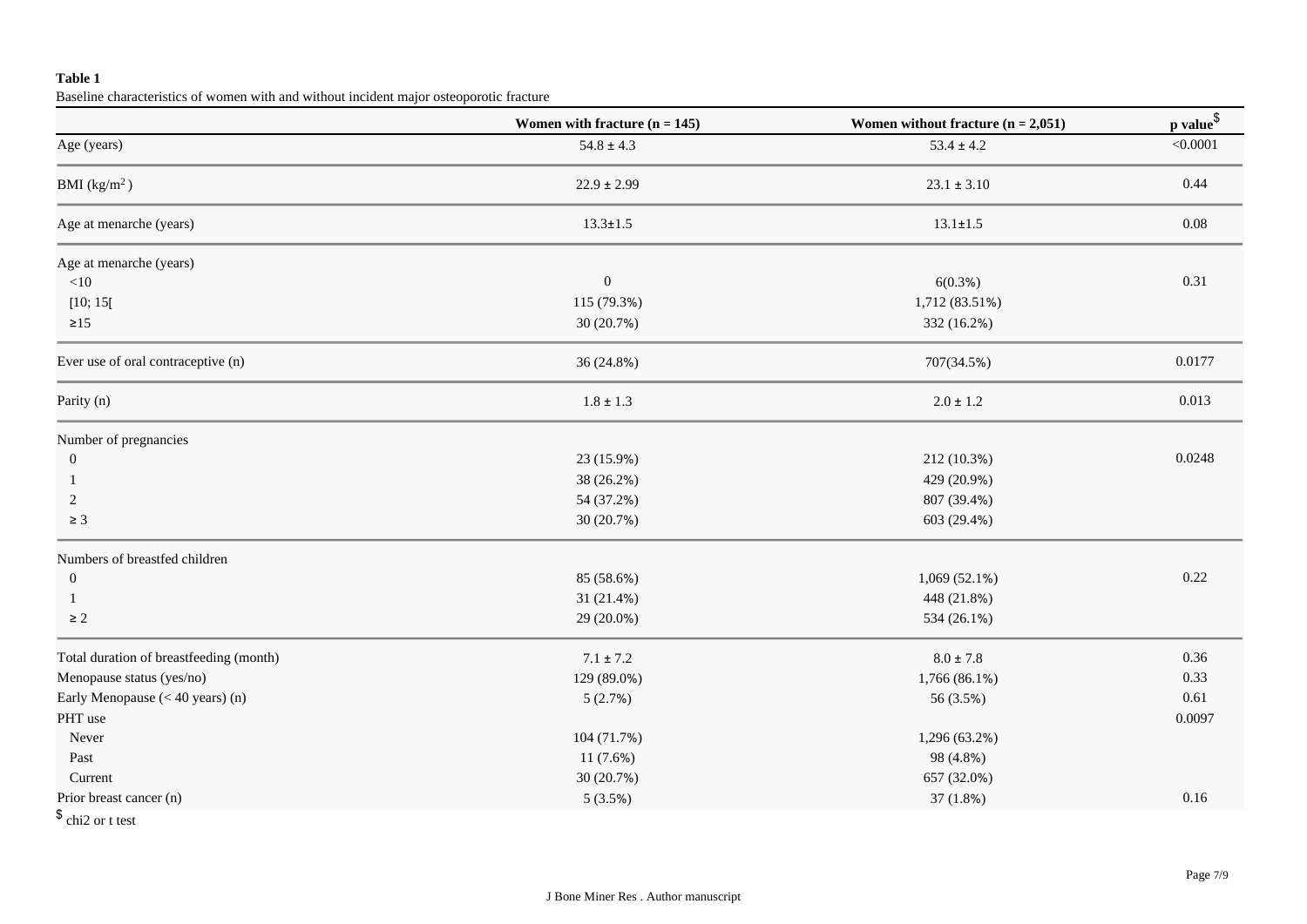## **Table 2**

Baseline BMD and clinical risk factors for fracture in women with and without incident major osteoporotic fracture

|                                                  | Women with fracture (n=145) | Women without fracture $(n=2,051)$ | p value  |
|--------------------------------------------------|-----------------------------|------------------------------------|----------|
| Vertebral BMD $(g/cm2)$                          | $0.96 \pm 0.126$            | $1.03 \pm 0.148$                   | < 0.0001 |
| T-score                                          |                             |                                    |          |
| $> -1$                                           | 32 (22.2%)                  | 858 (42.1%)                        | < 0.0001 |
| $]-2.5; -1]$                                     | 73 (50.7%)                  | 888 (43.5%)                        |          |
| $\le -2.5$                                       | $39(27.1\%)$                | 293 (14.4%)                        |          |
| Femoral neck BMD <sup>(1)</sup> ( $g/cm^2$ )     | $0.77 \pm 0.104$            | $0.84 \pm 0.115$                   | < 0.0001 |
| T-score                                          |                             |                                    |          |
| $> -1$                                           | 13 (13.3%)                  | 423 (32.5%)                        | < 0.0001 |
| $]-2.5; -1]$                                     | 57 (58.2%)                  | 713 (54.8%)                        |          |
| $\le -2.5$                                       | 28 (28.5%)                  | 165 (12.7%)                        |          |
| $BMI < 19$ kg/m <sup>2</sup>                     | $10(6.9\%)$                 | $110(5.4\%)$                       | 0.43     |
| Previous fracture history (after 45 years) (y/n) | $12(8.3\%)$                 | $43(2.1\%)$                        | < 0.0001 |
| Maternal/paternal hip fracture history (y/n)     | $22(15.2\%)$                | 216 (10.5%)                        | 0.08     |
| Corticosteroid use (y/n)                         | $2(1.4\%)$                  | 27(1.3%)                           | 0.95     |
| Tobacco use                                      |                             |                                    |          |
| Never                                            | 121 (88.3%)                 | 1,565 (80.1%)                      | 0.055    |
| Past                                             | $7(5.1\%)$                  | 199 (10.2%)                        |          |
| Current                                          | $9(6.6\%)$                  | 191 (9.7%)                         |          |
| Alcohol use                                      |                             |                                    |          |
| 1+ drink of wine                                 | 21 (14.5%)                  | 392 (19.1%)                        | 0.17     |
| 1+ drink of alcohol                              | 22 (15.2%)                  | 39 (19.3%)                         | 0.22     |
| Rheumatoid arthritis (y/n)                       | $\boldsymbol{0}$            |                                    | 0.79     |
| Secondary osteoporosis (y/n)                     | $2(1.4\%)$                  | 48 (2.3%)                          | 0.10     |
| Calcium daily intake (mg)                        | $764.0 \pm 492.14$          | $774.7 \pm 472.87$                 | 0.80     |
| Calcium/vit D supplements (y/n)                  | 11(7.6%)                    | 135 (6.6%)                         | 0.64     |
| Physical activity                                |                             |                                    | 0.18     |
| Low                                              | 69 (47.6%)                  | 817(39.9%)                         |          |
| Moderate                                         | 68 (46.9%)                  | 1,084 (53.0%)                      |          |
| High                                             | $8(5.5\%)$                  | 146 $(7.1\%)$                      |          |

**(1)**  n = 1,399 women

\$ chi2 or t test